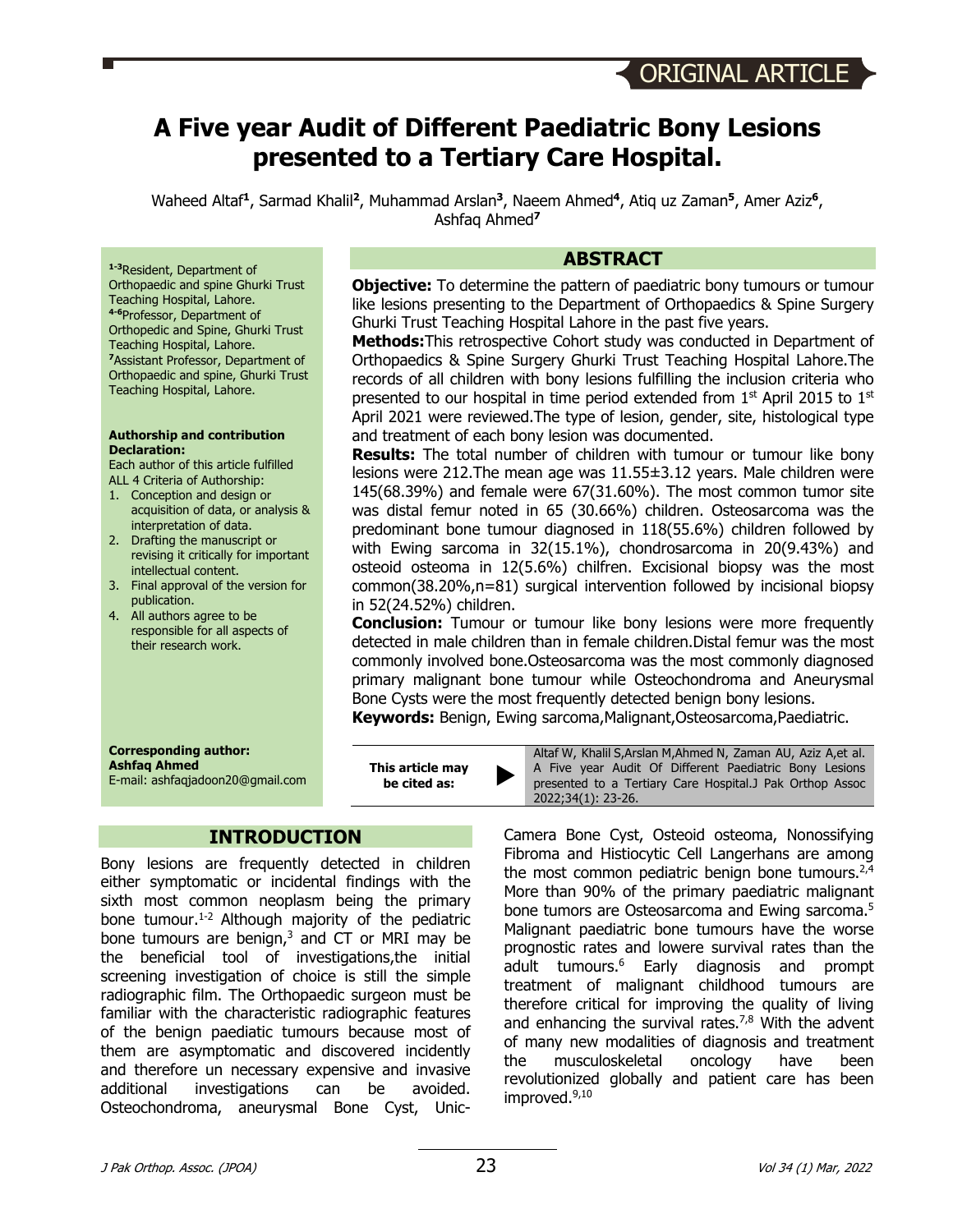The objective of our study was to determine the pattern of paediatric bony tumours or tumour like lesions presenting to the Department of Orthopaedics & Spine Surgery,Ghurki Trust Teaching Hospital Lahore in the past five years.Our study would help to establish basline data for further epidemiological studies on paediatric osseous maliginancies in our country and establishment of paediatric tumour registry which would in turn improves the quality of treatment of paediatric bone tumours.

#### **METHODS**

We conducted this retrospective Cohort study in Department of Orthopaedics & Spine Surgery Ghurki Trust Teaching Hospital Lahore. The records of children with bony tumour or tumour like lesions who presented to our hospital in time period extended from  $1<sup>st</sup>$  April 2015 to  $1<sup>st</sup>$  April 2021 were reviewed. All children (<16 years) of either gender who had complete record and follow up were included in this study. Children with infective or inflammatory osseous pathology, pathological fracture, secondary malignancy, metastasis and those who were initially treated surgically or received chemotherapy or radiotheraphy in other hospitals were excluded.The study was approved by the The Ethical Committee of our Hospital. From medical record the type of lesion, gender, site, histological type and treatment of each bony lesion was noted.

All the data were entered and analyzed using SPSS version 23. Mean and Standard deviation was calculated for continuous variables while frequency and percentages were calculated for qulaittaive variables. Data was presented in table where necessary.

#### **RESULTS**

We reviewed the medical record of 212 children with tumour or tumour like bony lesions. The mean age was 11.55±3.12 years. Male children were 145(68.39%) and female were 67(31.60%). The most common tumour site was distal femur noted in 65 (30.66%) children. Osteosarcoma was the predominant bone tumour diagnosed in 118(55.6%) children followed by Ewing sarcoma in 32(15.1%), chondrosarcoma in 20(9.43%) and osteoid osteoma in 12(5.6%) children (Table I). Right side was involved in 145(68.39) and left in 67(31.6%). The Osteosarcoma included 75(63.55%) male children and 43(36.44%) female children. Majority (55.08%, n=65) of osteosarcoma was in distal femur followed by proximal humerus (17.79%, n=21) and proximal tibia (8.47%, n=10). Radiologically majority (79.66%, n=94) of the tumours were mixed variety, Osteoblastic in 14(11.86%) and Osteolytic in 10(8.47%) children. Histopathology reports revealed conventional blastic variety of osteosarcoma in 91(77.11%) children while telangiectatic osteosarcoma was noted in 27(22.88%) children. Excisional biopsy was the most common (38.20%, n=81) surgical intervention followed by incisional biopsy in 52(24.52%) children, curretage in 24(11.3%) and other procedures in 55(25.94%) children.

| <b>TWOICE</b> TOCHOCH GHO GGCYHOC HICGACHCY<br>or amcrement bony resions in our seaat. |             |              |                           |
|----------------------------------------------------------------------------------------|-------------|--------------|---------------------------|
| <b>Bony Lesion</b>                                                                     | Male (n,%)  | Female (n,%) | <b>Mean Age±SD(years)</b> |
| Osteosarcoma                                                                           | 75 (63.55%) | 43(36.44)    | $10.24 \pm 3.4$           |
| <b>Ewing Sarcoma</b>                                                                   | 22(68.75)   | 10(31.25)    | $12.37 \pm 2.8$           |
| Chondrosarcoma                                                                         | 18(90)      | 2(10)        | $13.37 \pm 4.5$           |
| Osteoid Osteoma                                                                        | 12(100)     |              | $11.5 \pm 3.2$            |
| Osteochondroma                                                                         | 3(42.85)    | 4(57.14)     | $11.7 \pm 3.5$            |
| Aneurysmal Bone Cyst (ABC)                                                             | 3(42.85)    | 4(57.14)     | $10.28 \pm 3.7$           |
| <b>Others</b>                                                                          | 12(75)      | 4(25)        | $11.2 \pm 2.5$            |

**Table I:** Gender and agewise frequency of different bony lesions in our study.

## **DISCUSSION**

In our study the mean age was 11.55±3.12 years.Osteosarcoma was the predominant bone tumour diagnosed in 118(55.6%) children followed by Ewing sarcoma in 32(15.1%), chondrosarcoma in 20(9.43%) and osteoid osteoma in 12(5.6%) children. Our data is consistent with previous literature. Petca<sup>11</sup> documented that the mean age was 13.32 years in his series with 54.1% children

had Osteosarcoma, 30.82% had Ewing's sarcoma and 8.9 % children had chondrosarcoma. Gawande 12 studied 216 cases of paediatric bone tumours and noted that the most common site of tumor was the distal femur with Osteosarcoma as the most common histopathological diagnosis. Bamanikar<sup>13</sup> had demonstrated that both Osteosarcoma and Osteoid osteoma were the most prevalent Bone forming tumors in his series. Kaatsch and Strothottee**<sup>14</sup>**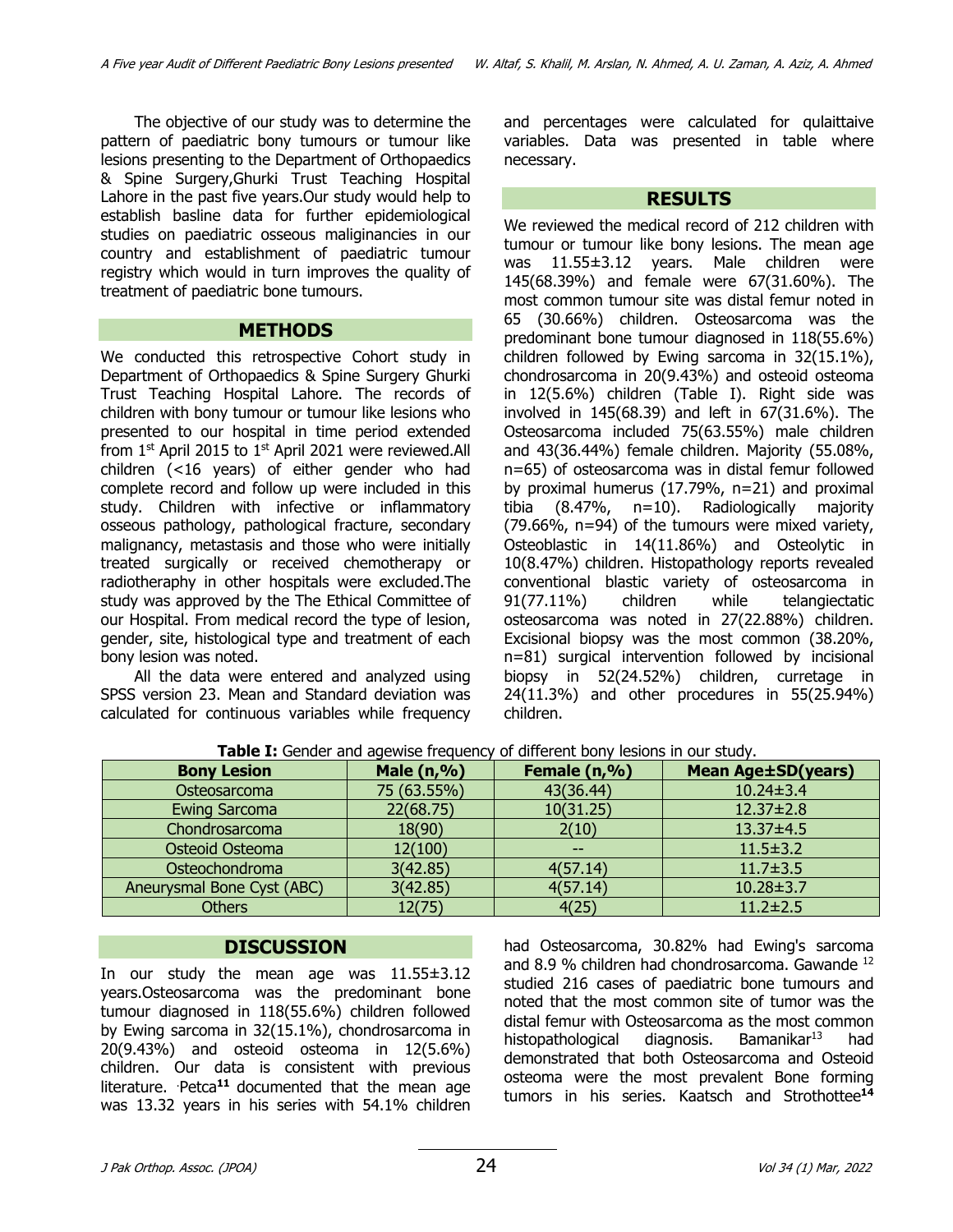reported higher frequency of Osteosarcoma and Ewing sarcoma in their series of paediatric bone tumours. Greige and colleagues**<sup>15</sup>** have documented that approximately 700 children in the USA are dignosed annually to be suffering from malignant bone tumours and constituting about 6% of all childhood tumours with Osteosarcoma accounting for 56% and Ewing Sarcoma 34%. Stiller **<sup>16</sup>** reviewed the data of 5572 children and adolescent with malignant bone tumours and noted that Osteosarcoma was present in 51% registration and Ewing Sarcoma in 41% children.

Contrary to the above studies Ozkan et a<sup>p7</sup> reviewed the record of 57 children with tumour or tumour like lesions and found that primary benign bone tumours were more common than malignant.They found that Osteochondroma was present in 31(54.3%) and Osteoid osteoma in 9(15,7%) children.Malignant bone tumours(Chondrosarcoma and Ewing Sarcoma) were found in only 2 children each. Similarly Rutkowski **<sup>18</sup>** analyzed the data of 289 children with mean age 11.4±4.1 years.Boys were 178(61.6%) and girls 111(38.4%).Biopsy of tumour and tumour like lesions confirmed Osteochondroma in 81(47.4%) children, fibrous dysplasia in  $11(6.4\%)$ , bone cyst in  $11(6.4\%)$ and non ossifying fibroma in 14(8.2%) children. Mohammad**<sup>19</sup>** reviewed the biopsy record of 40 children with tumour or tumour like lesions and noted that malignant bone tumour was present in 19(47.5%) and benign tumour in 12(30%) children. The most common malignant tumour was Burkitt's lymphoma present in 37.5% children while Osteochondroma was the most common benign tumour noted in 22.5% children. Van den Berg and Kroon**<sup>20</sup>** analyzed the data of 1474 children and noted that Osteochondroma and aneurysmal bone cyst was the most common tumours with boys more commonly affected than female children.

The limitations of our study were the retrospective design of our study,lack of long term outcome of surgical procedures and nonavaialability of concordance between the initial radiological diagnosis and final histopathologically confirmed diagnosis of tumour or tumour like bony lesions. Further well designed studies are therefore recommended to confirm our results.

# **CONCLUSION**

Tumour or tumour like bony lesions were more frequently detected in male children than in female children.Distal femur was the most commonly involved bone.Osteosarcoma was the most commonly diagnosed primary malignant bone tumour while Osteochondroma and Aneurysmal Bone Cysts were the most frequently detected benign bony lesions.

## **Conflict of Interest:** None

## **Grants/Funding:** None

# **REFERENCES**

- 1. Gereige R, Kumar M. Bone lesions: benign and malignant. Pediatr Rev. 2010;31(9):355-362.
- 2. Vartevan A, May C, Barnes CE. Pediatric bone imaging: Differentiating benign lesions from malignant. Applied Radiology. 2018;47(7):8-15.
- 3. Wyers MR. Evaluation of pediatric bone lesions. Pediatr Radiol. 2010;40(4):468-473.
- 4. Khanna G, Bennett DL. Pediatric bone lesions: beyond the plain radiographic evaluation. Semin Roentgenol. 2012;47(1):90-99.
- 5. Sun Y, Liu X, Pan S, Deng C, Li X, Guo Q. Analysis of imaging characteristics of primary malignant bone tumors in children. Oncol Lett. 2017;14(5):5801-5810.
- 6. Collins M, Wilhelm M, Conyers R, Herschtal A, Whelan J, Bielack S, et al.Benefits and adverse events in younger versus older patients receiving neoadjuvant chemotherapy for osteosarcoma: findings from a meta-analysis. J Clin Oncol. 2013;31(18):2303-2312.
- 7. Kaste SC: Imaging pediatric bone sarcomas. Radiol Clin North Am. 2011;49(4):749–65,
- 8. Costelloe CM, Madewell JE. Radiography in the initial diagnosis of primary bone tumors. AJR Am J Roentgenol. 2013;200(1):3-7.
- 9. Rana KA, Meyer J, Ibrahim S, Ralls M, Kent PM. The role of imaging of malignant bone tumors in children and young adults. Curr Probl Cancer. 2013 ;37(4):181-91.
- 10. Eftekhari F. Imaging assessment of osteosarcoma in childhood and adolescence: diagnosis, staging, and evaluating response to chemotherapy. Cancer Treat Res. 2009;152:33- 62.
- 11. Petca RC, Gavriliu S, Burnei G. Retrospective clinicopathological study of malignant bone tumors in children and adolescents in Romania single center experience. J Med Life. 2016;9(2):205-210.
- 12. Gawande VB., Aniruddha C.A Retrospective Analysis of Bone Tumours at Tertiary Care Hospital of Rural India: A 5 Years Analysis. Journal of Orthopedic Education. 2018;5(2).74- 80.